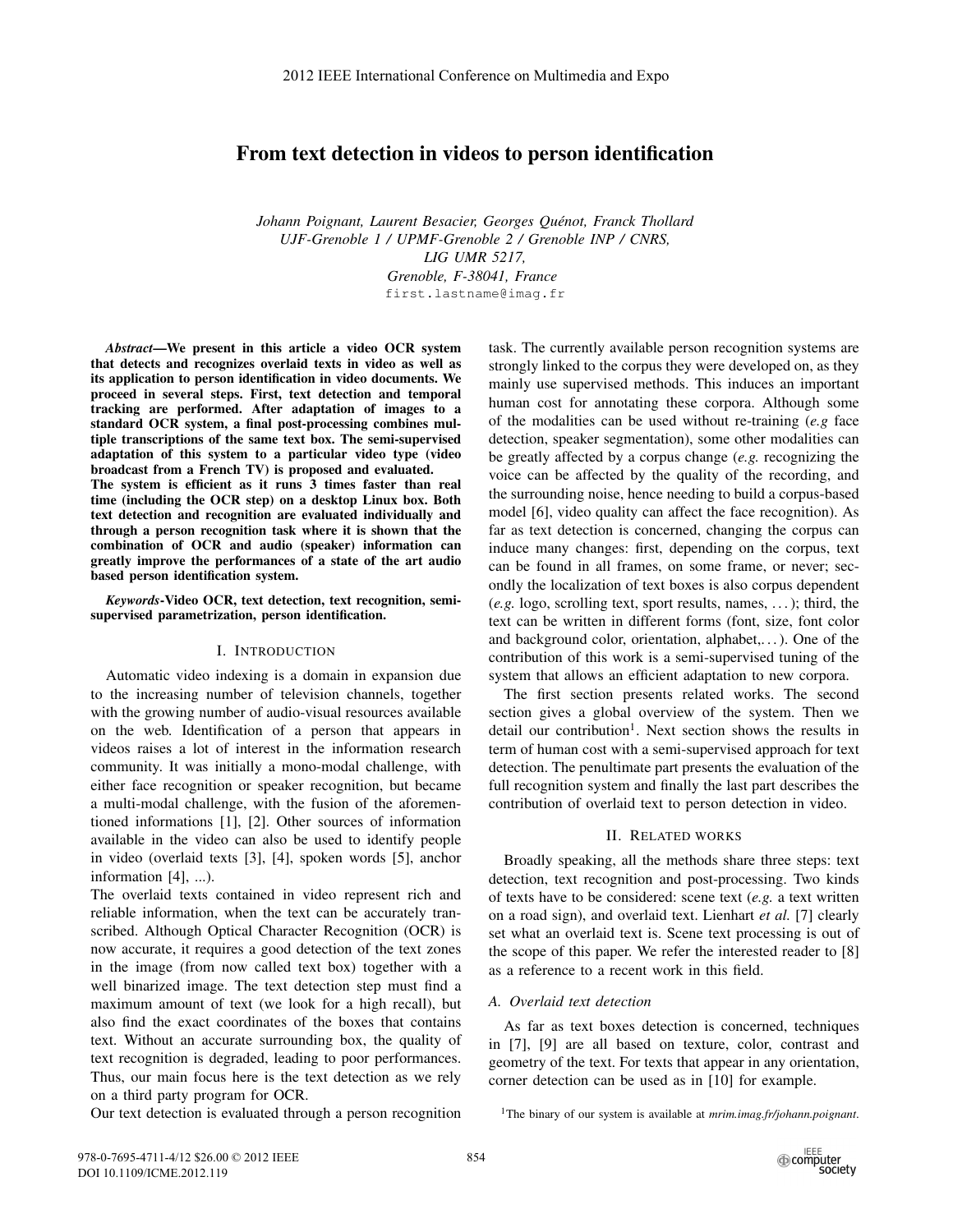Cai *et al.* [11] present one of the first two steps technique for spatial detection: i) horizontal dilatation on the whole image followed by local vertical dilatation; ii) local application of horizontal and vertical dilatations refines the coordinates of the found boxes. Many works in the literature *e.g.* [12], [13] share the following strategy: first, find a maximum of candidate boxes, and second, remove non relevant texts. Similarly [14] applies both a vertical and horizontal Sobel filter in order to detect the characters edges. A dilatation with few iterations allows to connect characters together. An opening operation is then applied in order to isolate connected components; then, they detect text lines with a method based on horizontal and vertical projections. This generates a lot of false positives boxes. A second local detection with machine learning refinement is used to filter these false alarms.

All these techniques are purely image based. A temporal filtering can be applied in a video context to filter false alarms [9] and recover locally missed boxes.

## *B. Text recognition*

Concerning text recognition, two strategies are possible: either set up a dedicated OCR (this case is out of the scope of this paper and we refer the interest reader to [15]) or use any classical OCR. Specific treatments are performed before sending the image to the OCR: increasing the image quality by averaging the images extracted from consecutive video frames [9], [16], increasing the image resolution using a linear interpolation [9]. One of the difficulties, regarding the overlaid text transcription in videos, is to provide very good binarized image. Several techniques exist in the literature, we can mention [17] and [9] among other studies.

#### III. GLOBAL OVERVIEW OF THE SYSTEM

We are interested in compressed videos with low resolution (MPEG1, 288x352), and consider horizontal, non scrolling text, written in Latin alphabet. Following [14], we perform a two steps detection (see fig 1), in which the coarse detection is closely related to the one of [9], namely obtained through a Sobel filter followed by dilatation/erosion. This limits the number of false alarms after the coarse detection, which improves the processing time of the refine detection (section IV). Although our temporal processing includes the one of [9], it also includes a recovery step that allows to correct the start/end of text boxes. A semi-supervised parametrization is used to adapt the system to a particular corpus (section V).

To overcome the problem of transcription errors due to binarization, we extract several binarized images of the same text temporally shifted and we combine the transcriptions in order to improve the quality of the final transcription. To the best of our knowledge, this is the first time this kind of combining is used for OCR in video (section IV-C). Regarding the text recognition system, we rely on a third party



Figure 1. System overview.

OCR, namely the publicly available OCR from Google: Tesseract: http://code.google.com/p/tesseract-ocr/.

Last but not least, a fusion between our system and an audio based system [6] is used to improve person recognition (section VII).

### IV. TEXT DETECTION AND RECOGNITION

We detail here the three steps of our text video OCR system: i) text detection, ii) text tracking and iii) image adaptation and combination.

## *A. Text detection*

As mentioned earlier, the spatial detection holds two parts. First, a coarse detection selects connected components with a high recall, the second filters boxes and refines coordinates (see fig 2.a, original image of our running example).

*1) Coarse detection:* The text detection is performed on all the frames of a video. It begins with a horizontal Sobel filter that highlights one of the main features of the Latin alphabet: a texture of vertical bars connected by horizontal bars. We can see the result in fig 2.b. After binarization, an operation of horizontal dilation and erosion connects characters of a same string (fig 2.c). A filtering step cleans the image with vertical and horizontal erosion and dilation (fig 2.d). In the resulting image, we select the areas that satisfy geometric constrains. We thus obtain a coarse detection of the texts boxes coordinates (fig 2.e).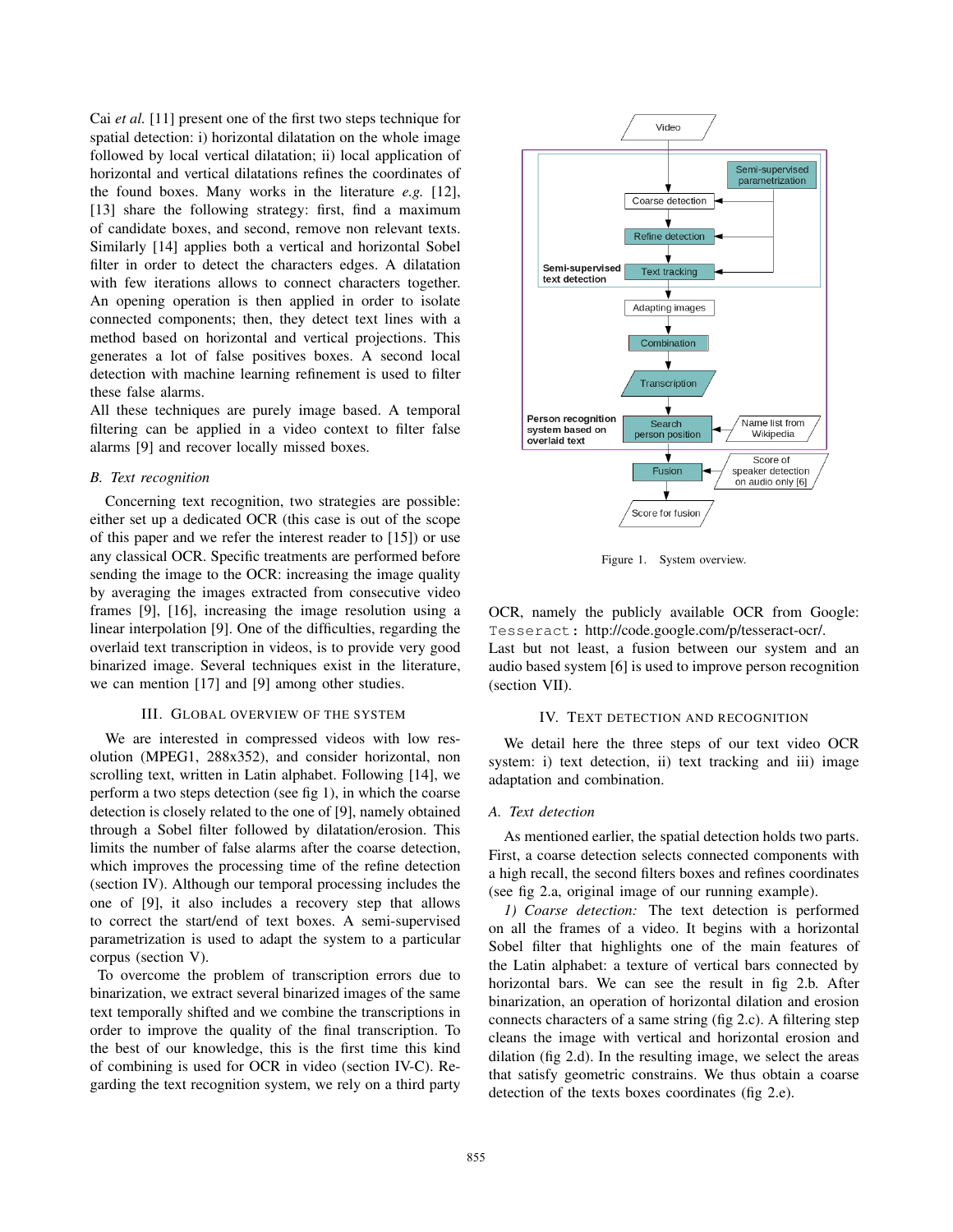

(a) Original image of our running example.



sion step.







(e) Coarse detection. (f) Refined detection. (g) Final result of the spatio-temporal detection.

Figure 2. Different steps of spatial-temporal detection.

*2) Refine detection:* A second detection is performed on each individual text box. After binarization using the Sauvola algorithm [17], the number and the area variance of connected components allows us to detect if the text is written in black on white or vice versa in the binarized image. This fine detection follows two steps in order to



Figure 3. Local refined detection.

find the horizontal and vertical coordinates. An operation of horizontal (resp. vertical) morphological dilatation finds the vertical (resp. horizontal) coordinates of texts (fig 3.b). The *white* blocks (arrow in fig 3 a and b) allow to estimate both horizontal and vertical coordinates.

This fine detection allows us to filter boxes that do not respect the text geometrical constraints. In our example (fig 2.f), the coarse detection found eleven boxes, whereas five of them were removed by the fine detection. Although the background is rather complex, only four false positive remains, and the true positives have not been filtered out.

Fortunately, this kind of false positive can be filtered out as they do not satisfy a required temporal consistency.

Note that, at this step of the processing, other algorithms like the one in [14] would have raised many candidate boxes. This is not an issue in term of the final quality (as these boxes will probably be filtered out with machine learning refinement), but this can be an issue from a computational point of view.

# *B. Text tracking on successive frames*

The next step takes advantage of the fact that a given text appears identically on many successive frames. The temporal information is used to filter out false positive boxes but also to recover boxes for which the detection locally failed. We can see in our example (fig 2.g) that four boxes do not have temporal stability.

# *C. Adapting images boxes for the OCR software and combination of multiple transcriptions*

After the text detection step, we need to adapt text box images to the OCR software. We artificially increase the resolution of these images with a bicubic interpolation. Next we apply a binarization on images using a threshold calculated with the Sauvola algorithm [17]. To enhance the quality of the text transcription, we apply the OCR on several images, for a same box, temporally shifted (fig 4).

Let us note  $I_{i,j}$  the image built by averaging the images



Figure 4. Multiple transcriptions for one text box.

in the range  $[i, j]$ . Preliminary experiments have shown that 10 frames is a good value. Two kinds of average images are computed: the global average image  $\bar{I}_{1,M}$  and a set of local average images computed on a sub-range of size *n*:  $\overline{I}_{k,l}$ , where  $l - k = n - 1$ . The transcripts are computed for both the global average image and the local ones.

In fig 4 the transcriptions for our running example are presented: the first transcription corresponds to the global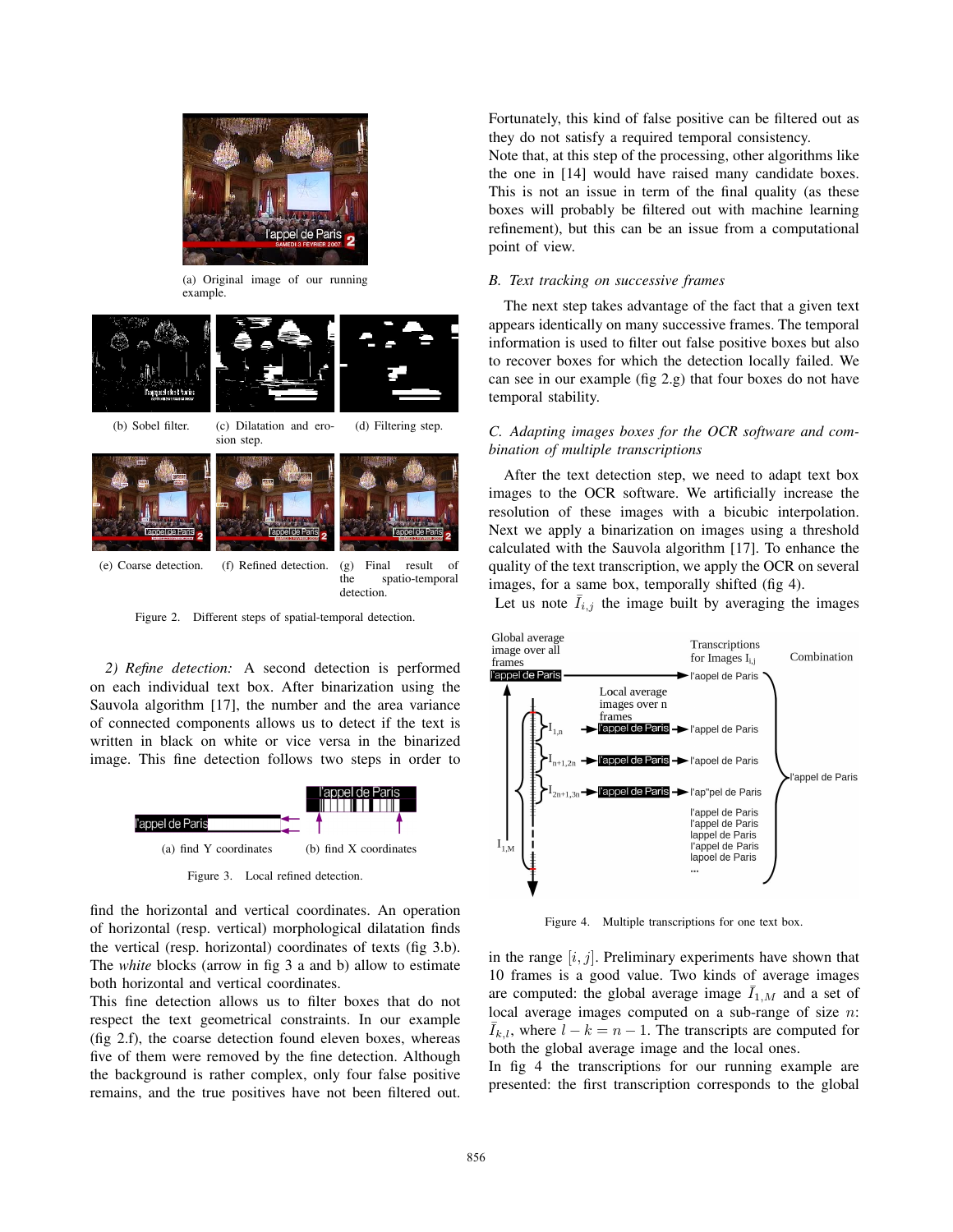average image  $(\bar{I}_{1,M})$ , the others correspond to the transcriptions temporally shifted  $(\bar{I}_{1,n}, \bar{I}_{n+1,2n}, \ldots)$ .

The transcription obtained from the global average image (namely *l'aopel de Paris*), leads to one character error. The frame presented in our running example is included in the third range and the transcript of the image  $\bar{I}_{2n+1,3n}$  is *l'ap" pel de Paris*. In order to combine all these hypotheses, we build a mesh graph with, as a backbone, the transcript from the global average image. The mesh graph is a confusion network obtained using dynamic alignment. The method comes from automatic speech recognition and is implemented in the SRILM toolkit (www.speech.sri.com/projects/srilm/); the fig 5 shows the beginning of the mesh graph on our example. The Viterbi algorithm is used to select the most probable path. This method corrects the mistake on the characters mentioned above.



Figure 5. Partial mesh graph.

In order to make it flexible w.r.t. corpus changes, all the possible parameters are available for tuning. Next section addresses the problem of adapting the system to a new corpus while minimizing the human cost.

#### V. SEMI-SUPERVISED PARAMETERS SETTING

From a research viewpoint broadcast news is an interesting type of video for person recognition. In such videos there is a large number of different persons with few appearance (interviewed person, reporter) and a very small number of anchors. Audio sources are variable (voice recorded in studio or not, spontaneous *vs* prepared speech, different background noises, ...); video sources are also variable (external *vs* internal, TV studio, shooting with different quality). There are many texts on the screen but with very different characteristics depending on the channel.

For our system, the default settings can be used, but adapting to a particular corpus can improve the final quality. So we estimated the amount of annotation required (*i.e.* the human cost) to parametrize our text detection system.

Some characteristics can be set *a priori*: orientation, alphabet, scrolling,. . . . But the system needs to be tuned in order to adapt the other features. The goal here is to limit the amount of manually annotated data. The parametrization can be divided into several steps. For each step the parameters vary in a predefined range. The parameters defined for a given step are fixed while estimating the parameters values of the next steps.

To assess the amount of annotations useful for the parametrization, we have annotated 2 hours of broadcast news (three JT of France 2, French TV). 512 text boxes have been temporally and spatially annotated, the annotation took 4 hours. We wanted to know how the quality of the tuning is sensible with respect to the number of annotated boxes. We consequently tuned the system on one video (corresponding to 212 boxes). We randomly selected 10 sets with respectively 1, 25, 50, 75, 100, 150, 200 annotated boxes. The performance of the system is then evaluated on the two other videos.



Figure 6. Evolution of the recall with the number of boxes annotated. The boxplots are computed on ten different sets.

Fig 6 shows a boxplot graph with the recall for text boxes correctly detected<sup>2</sup> as a function of the number of annotated boxes used for parametrization.

The annotation of a single box gives a very low detection rate (percentiles: min, 1/4, 1/2, 3/4, max: 0.144 0.533 0.572 0.622 0.763), but we can see that when 25 boxes are used, the detection rate reaches 94% in median. The detection rate stabilized between 100 and 200 annotations over 96%. We can consider that 100 to 150 annotations is enough to tune the system for this corpus, thus reducing the annotation requirement to roughly one hour which is not much in the field of person recognition. Note that the average of the pixel-wise F-measure of the detected boxes is 0.89.

# VI. EVALUATION OF THE FULL TEXT RECOGNITION SYSTEM

Once the system has been parametrized for detecting the text boxes, the corresponding part of the image can be sent to an OCR system. We now evaluate the whole system on the basis of its performance at the character recognition level. Consistently with the previous section, we used a parametrization for text detection obtained using 200 annotated boxes.

<sup>2</sup>A box is considered as correctly recognized if the F-measure computed on pixels between the reference box and the hypothesis box is larger than 0.5.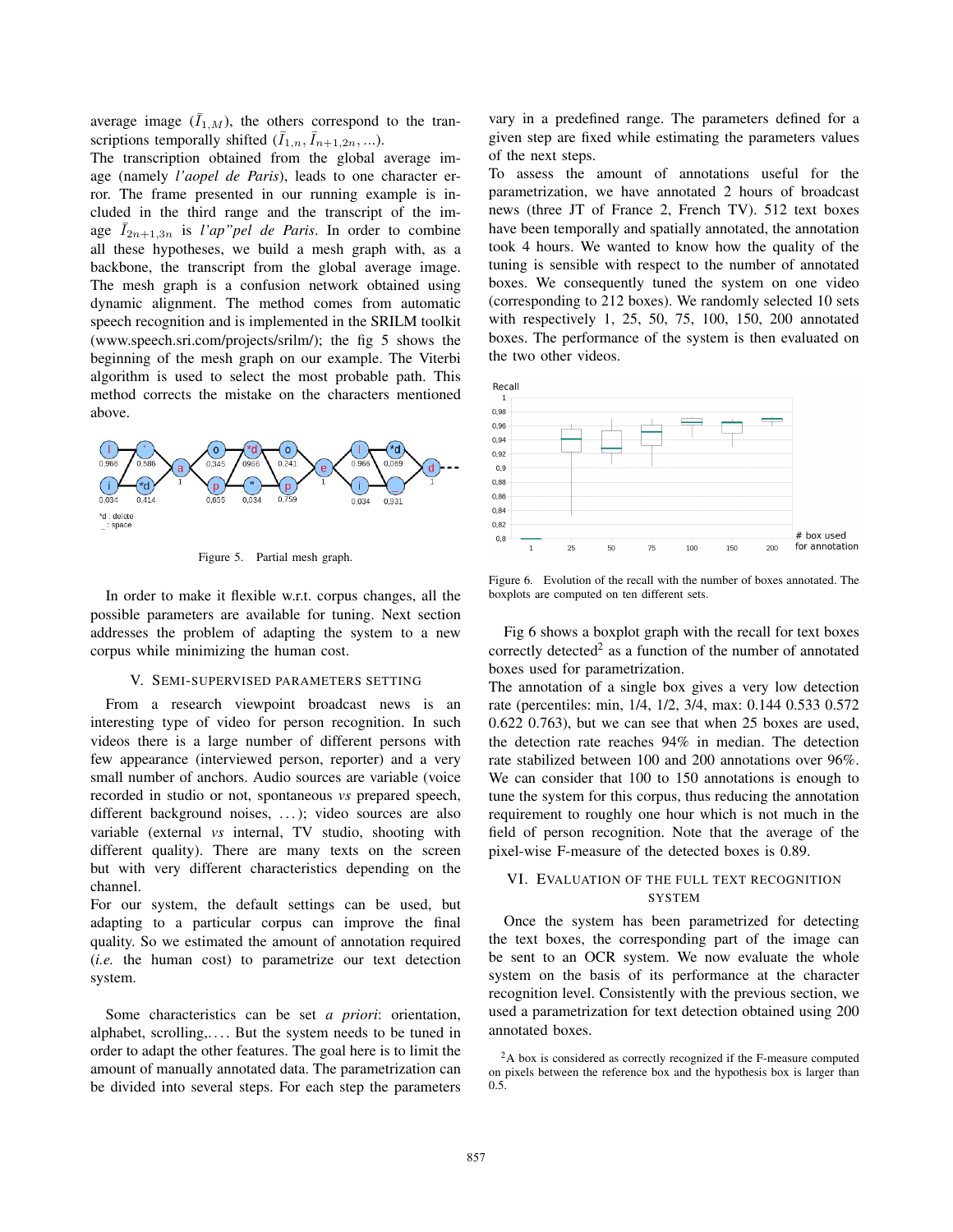*The Corpus:* used for evaluation consists of 59 videos of France 2 TV News from February 1 to March 31 2007. The average length of these videos is about 36 minutes, which represents just over 35 hours of video. 29,166 key frames were automatically extracted [18]. The texts extracted from these key frames have been manually annotated.

We conducted our evaluation on 29k frames, with focus on person name and person function written on the screen (excluding journalists credited at the end of the story). From the 29k images assessed, 4,414 frames contain text that appears in 9,256 text boxes. As the OCR has not been trained on these data, we apply a simple ad-hoc post-processing to correct some recurrent errors (*e.g.*, systematically changing "ii" into "m" in the Tesseract output,  $\dots$ ).

*The Evaluation measure:* used as a metric for assessing the recognition of texts is the Levenshtein distance, computed either on words or characters. The reference does not contain spatial position for text boxes, so we have aligned reference and hypothesis if the similarity (based on Levenshtein distance) is higher than 50%.

*Results:* are presented in Table I. We use as baseline text recognized while using images binarized by the Sauvola algorithm [17]. This algorithm is still part of the state of the art as it would have been ranked  $6^{th}$  at the DIBCO 2009 challenge [19]. For sake of completeness we provide the word error rate even though the words were not yet post-processed. The error rates mentioned are thus over-estimated. Consequently, we focus our analysis on the character error rate. We also provide in parenthesis the error rate on the detected text box only. This error gives the true performance of the OCR only independently of text detection.

|                                             | Number of |            | Sauvola [17]  |                          |  |  |
|---------------------------------------------|-----------|------------|---------------|--------------------------|--|--|
| Type                                        | words     | characters | err rate      | err rate                 |  |  |
|                                             |           |            | words $(\% )$ | character $(\% )$        |  |  |
| <b>Full Text</b>                            | 30905     | 154904     | 19.2(16.5)    | 8.6(6.2)                 |  |  |
| Names $*$                                   | 3230      | 19248      | 9.6(6.4)      | 3.4(1.7)                 |  |  |
| <b>Functions</b>                            | 5794      | 32472      | 9.3(9.1)      | 2.8(2.6)                 |  |  |
|                                             |           |            |               | Sauvola [17]+combination |  |  |
| <b>Full Text</b>                            | 30905     | 154904     | 11.6 $(9.3)$  | 4.6 $(2.7)$              |  |  |
| Names $*$                                   | 3230      | 19248      | 7.1(4.0)      | 2.6(0.9)                 |  |  |
| Functions                                   | 5794      | 32472      | 6.3 $(6.0)$   | 1.7(1.5)                 |  |  |
| Name that appears alone and without credit. |           |            |               |                          |  |  |

Table I CHARACTER AND WORD ERROR RATE WITH AND WITHOUT COMBINATION DESCRIBED. PERFORMANCE IN PARENTHESIS GIVE SCORE FOR THE OCR ONLY ON DETECTED TEXT BOX.

Using the combination allows a significant improvement of performances as the character error rate (CER) drops from 8.6% to 4.6% on full text. As can be seen, the names of people tend to be more readable by our system (Full Text, *vs* Names). Most of the errors on Names are due either to boxes that are not correctly detected or to references and

hypothesis that could not be aligned (2.6% to 0.9%): It is worth noting that in our corpus some names are written in 5 pixels high (*e.g* player names of a team), whereas person function is written in 7 pixels high with a uniform background. In the latter case, the combination decreases the character error rate from 2.8% to 1.7%. Therefore, even on mid-sized text on a uniform background, the combination improves the transcription.

The response time (on a Intel Xeon Core 2 Duo, 3 GHz, 4 Gb of RAM) of the system is 728s for a 2184s video (MPEG1, 352x288, 25 frames/sec): 441s for the detection step and 287s for the transcription step. The efficiency however depends upon the number/duration of the text boxes found.

### VII. PERSON DETECTION IN VIDEOS

We are interested in measuring to which extend overlaid text can improve person recognition system in video. The idea is to recognize people that speaks in a shot. We postulate that when a name is written alone in a box text, the person is currently speaking. Person names can be divided in two categories: "famous names" *vs* "unknown names". We consider a text as famous name if it belongs to a list of names extracted from Wikipedia. The spatial position of "famous names" gives insight of where names tends to be written in the corpus. Among the 1908 text boxes we found at the "famous name" positions, 98.75% of the time the person corresponding to the text is present on the shot and 96.8% he/she is currently speaking. Note that experiments on other corpora (3 channels, 8 shows) exhibits the same behavior.

As an audio-only baseline, we use the system described in [6] for 20 targets (politicians and athletes). This system is based on person recognition from audio only. We compared it with our system for the same person recognition task. We also evaluated different fusions (fig 7) of both modalities: OCR extended to speaker segment, OCR extended to speaker segment and AUDIO if we don't have any information from OCR for the segment. The sampling rate used here is 1 second.



Figure 7. Fusion.

We can see in table II that the OCR alone has a very high precision but a low recall. In order to increase the F-measure we extend it to speaker segment (OCR + spk segment in the table). This keeps a recall higher than the AUDIO [6]. As a final system (OCR+spk segment+AUDIO) we apply the